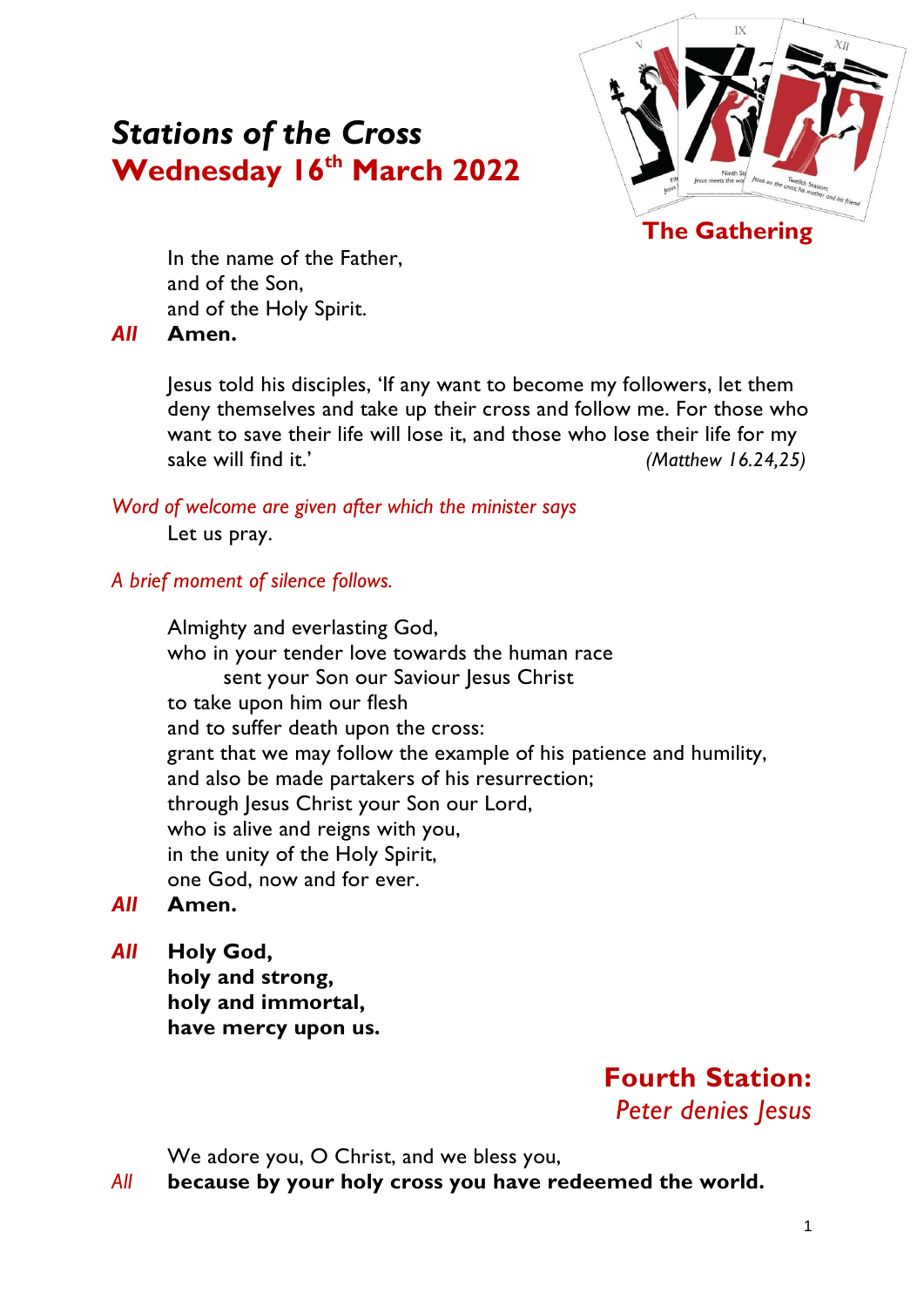A reading from the Gospel according to Mark.

At that moment the cock crowed for the second time. Then Peter remembered that Jesus had said to him, 'Before the cock crows twice, you will deny me three times.' And he broke down and wept.

*(Mark 14.72)*

*We have a period of silence followed by a musical reflection.*

## **Reflection by Paula Gooder**

### **Prayer**

Lord Jesus, as Peter betrayed you, you experienced the double agony of love rejected and friendship denied: be with those who know no friends and are rejected by society. You understood the fear within Peter: help us to understand the anxieties of those who fear for their future. To you, Jesus, who gazed with sadness at your lost friend, be honour and glory with the Father and the Holy Spirit, now and for ever.

#### *All* **Amen.**

*This station concludes with a musical meditation based on the Stabat Mater ('the mother was standing') – title of a Latin hymn about the suffering of the Virgin Mary during the Crucifixion of Jesus.*

# **Fifth Station:**  *Jesus judged by Pilate*

We adore you, O Christ, and we bless you,

### *All* **because by your holy cross you have redeemed the world.**

A reading from the Gospel according to Mark.

Pilate asked them, 'Why, what evil has he done?' But they shouted all the more, 'Crucify him!' So Pilate, wishing to satisfy the crowd, released Barabbas for them; and after flogging Jesus, he handed him over to be crucified.

*(Mark 15.14,15)*

*We have a period of silence followed by a musical reflection.*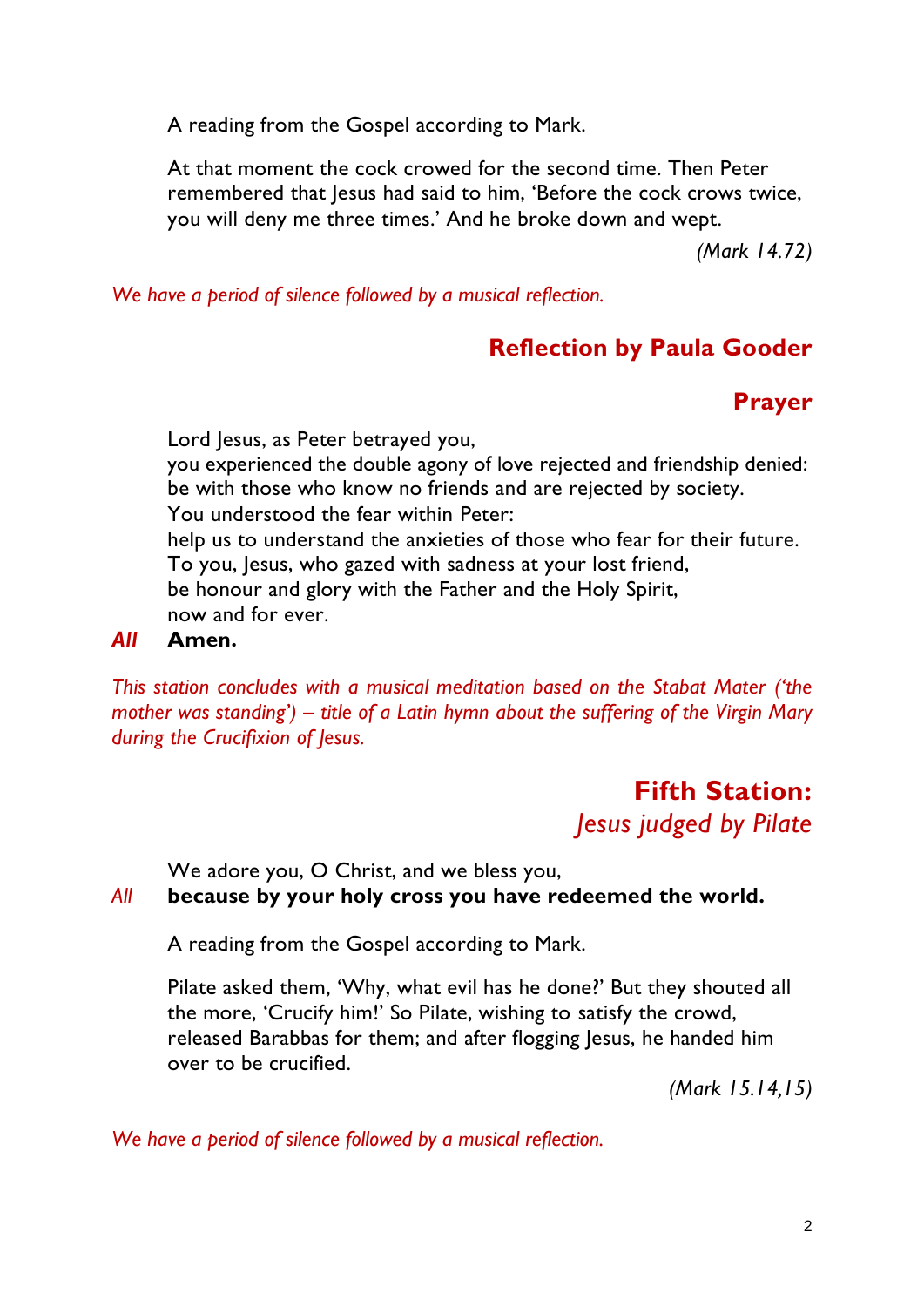# **Reflection by Joe Roberts**

### **Prayer**

Lord Jesus, you were condemned to death for political expediency: be with those who are imprisoned for the convenience of the powerful. You were the victim of unbridled injustice: change the minds and motivations of oppressors and exploiters to your way of peace. To you, Jesus, innocent though condemned, be honour and glory with the Father and the Holy Spirit, now and for ever.

#### *All* **Amen.**

*This station concludes with a musical meditation based on the Stabat Mater.*

### **Sixth Station:**  *Jesus scourged and crowned with thorns*

We adore you, O Christ, and we bless you,

#### *All* **because by your holy cross you have redeemed the world.**

A reading from the Gospel according to Mark.

And they clothed him in a purple cloak; and after twisting some thorns into a crown, they put it on him. And they began saluting him, 'Hail, King of the Jews!' They struck his head with a reed, spat upon him, and knelt down in homage to him.

*(Mark 15.17-19)*

*We have a period of silence followed by a musical reflection.*

### **Reflection by Philip North**

### **Prayer**

Lord Jesus,

you faced the torment of barbaric punishment and mocking tongue: be with those who cry out in physical agony and emotional distress. You endured unbearable abuse:

be with those who face torture and mockery in our world today.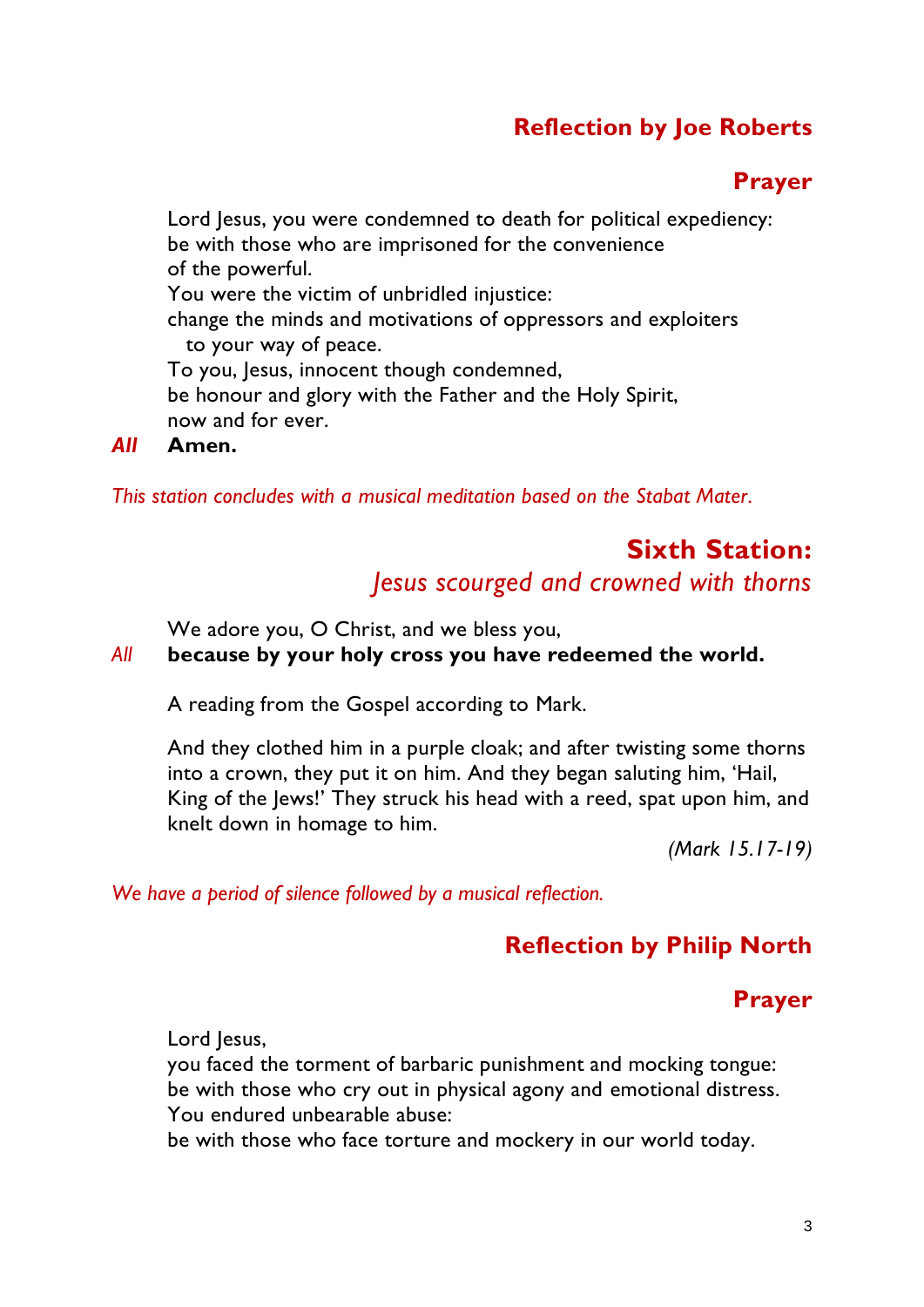To you, Jesus, the King crowned with thorns, be honour and glory with the Father and the Holy Spirit, now and for ever.

#### *All* **Amen.**

*This station concludes with a musical meditation based on the Stabat Mater.*

# **The Conclusion**

*All* **Holy God, holy and strong, holy and immortal, have mercy upon us.**

> Let us pray for the coming of God's kingdom in the words our Saviour taught us.

*All* **Our Father, who art in heaven, hallowed be thy name, thy kingdom come, thy will be done, on earth as it is in heaven. Give us this day our daily bread. And forgive us our trespasses, as we forgive those who trespass against us. And lead us not into temptation; but deliver us from evil. For thine is the kingdom, the power and the glory, for ever and ever. Amen.**

### **Musical meditation –** *Love unknown*

Most merciful God, who by the death and resurrection of your Son Jesus Christ delivered and saved the world: grant that by faith in him who suffered on the cross we may triumph in the power of his victory; through Jesus Christ your Son our Lord, who is alive and reigns with you, in the unity of the Holy Spirit, one God, now and for ever.

*All* **Amen.**